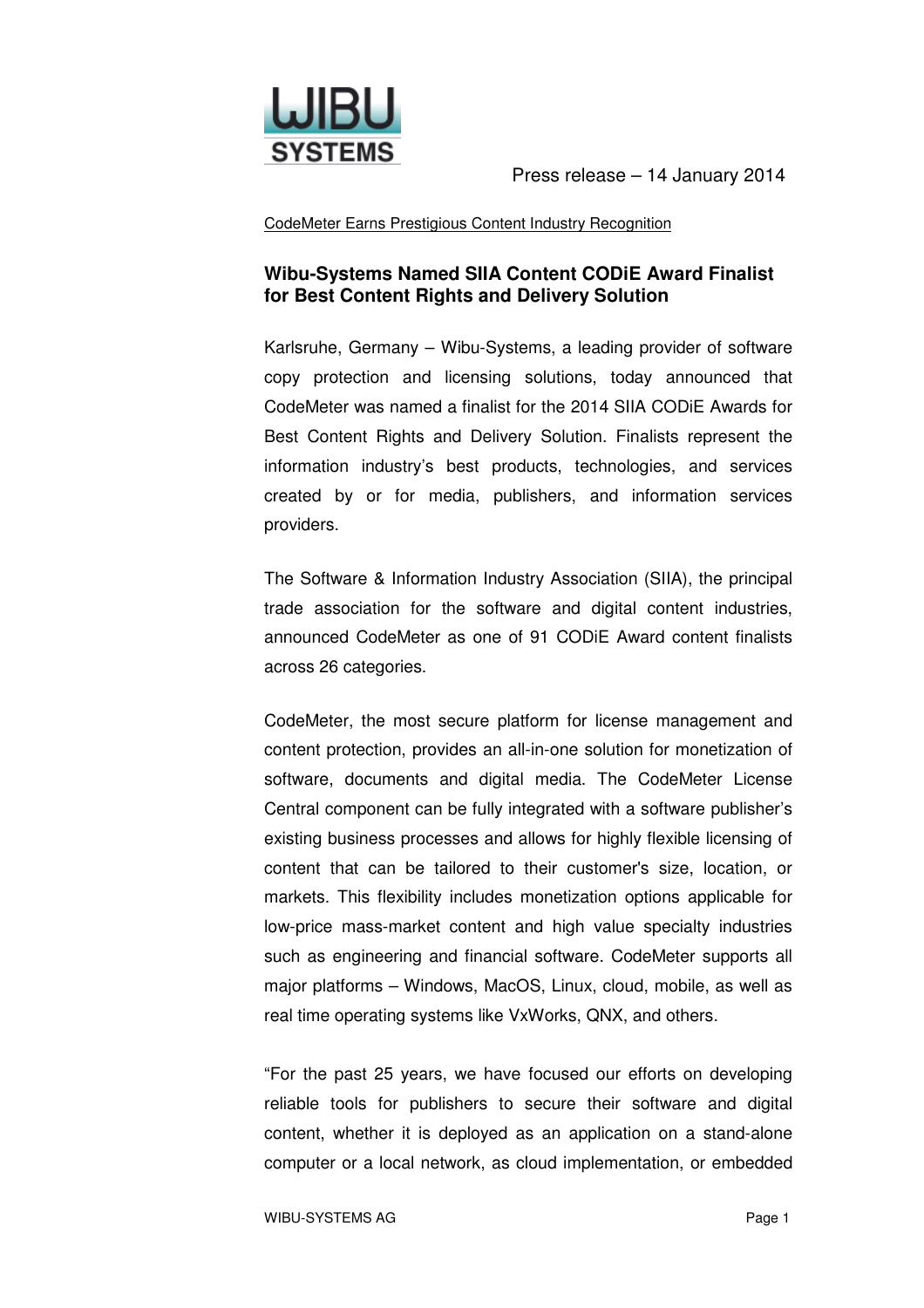

## Press release – 14 January 2014

system," said Marcellus Buchheit, co-founder of Wibu-Systems and CEO of Wibu-Systems USA. "CodeMeter provides the utmost licensing flexibility and is the only secure digital rights management solution that has survived multiple hackers' contests."

"The CODiE Awards competition was extremely competitive this year and our finalists set the standard for innovation and quality in the media, publishing and information service markets," said Kathy Greenler Sexton, VP & General Manager for the Content Division at SIIA. "Each and every finalist should be commended for their innovation and market-leading products and services. I look forward to seeing them all at the Information Industry Summit in January."

During the SIIA's annual flagship conference for information industry leaders, IIS 2014: Breakthrough on January 29 and 30<sup>th</sup> in New York City, all finalists will have the opportunity to showcase their products to the 300+ information industry leaders in attendance. CODiE winners will be announced at a special Content CODiE Awards luncheon that concludes the conference on January  $30<sup>th</sup>$ .

The SIIA CODiE Awards are the industry's only peer-reviewed awards program. The first round review of all nominees is conducted by media, publishing, and information services executives with considerable industry expertise, including members of the industry, analysts, media and bloggers, and bankers and investors. The judges are responsible for selecting the CODiE Awards finalists. SIIA members then vote on the finalist products and the scores from both rounds are tabulated to select the winners.

Details about each finalist are listed at: http://www.siia.net/codies/2014/finalists.asp